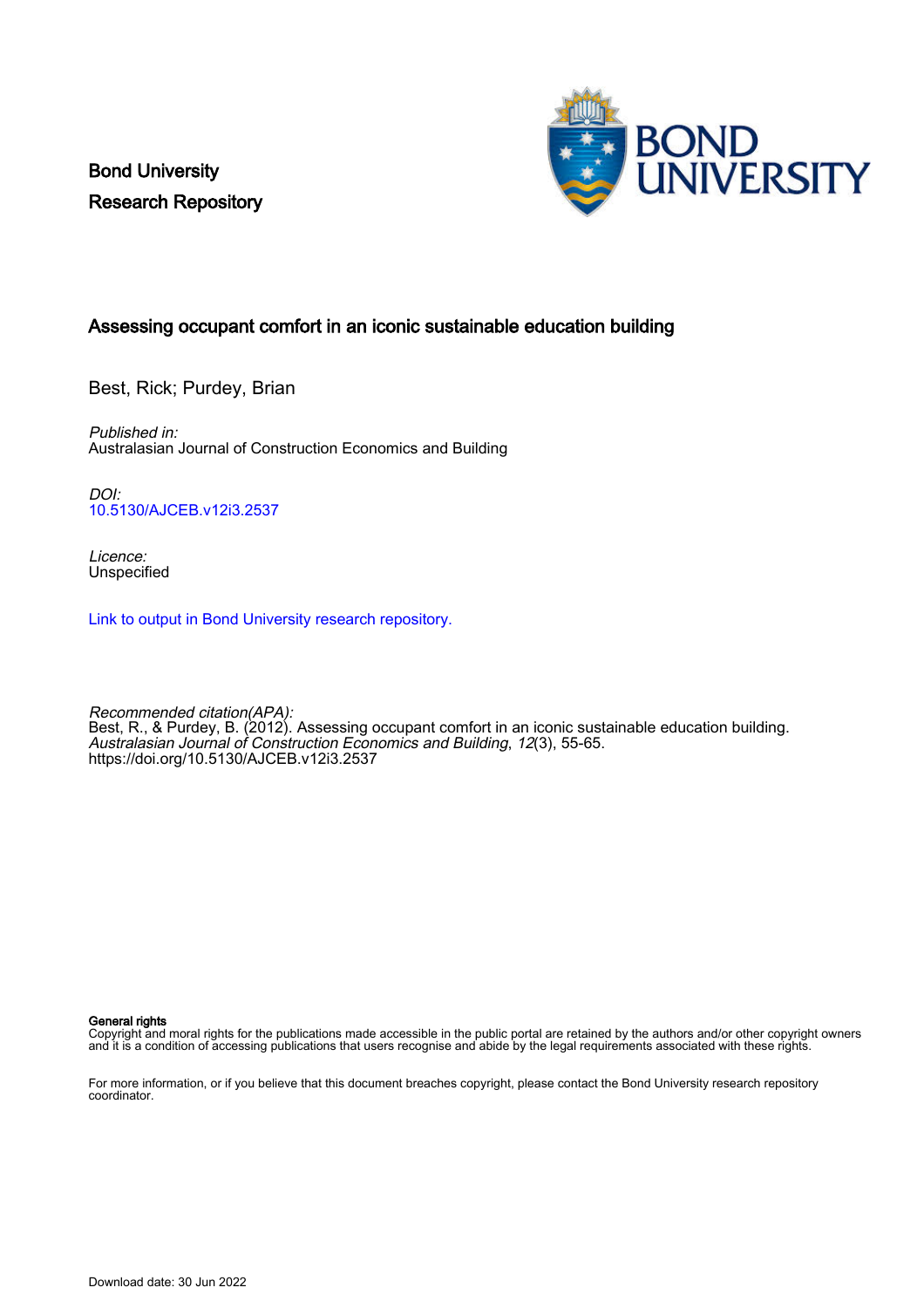# **Bond University [ePublications@bond](http://epublications.bond.edu.au?utm_source=epublications.bond.edu.au%2Fsustainable_development%2F163&utm_medium=PDF&utm_campaign=PDFCoverPages)**

[Mirvac School of Sustainable Development](http://epublications.bond.edu.au/sustainable_development?utm_source=epublications.bond.edu.au%2Fsustainable_development%2F163&utm_medium=PDF&utm_campaign=PDFCoverPages)

[Institute of Sustainable Development and](http://epublications.bond.edu.au/sustainabledev?utm_source=epublications.bond.edu.au%2Fsustainable_development%2F163&utm_medium=PDF&utm_campaign=PDFCoverPages) [Architecture](http://epublications.bond.edu.au/sustainabledev?utm_source=epublications.bond.edu.au%2Fsustainable_development%2F163&utm_medium=PDF&utm_campaign=PDFCoverPages)

1-1-2012

# Assessing occupant comfort in an iconic sustainable education building

Rick Best *Bond University*, rick\_best@bond.edu.au

Brian Purdey *Bond University*, Brian\_Purdey@bond.edu.au

Follow this and additional works at: [http://epublications.bond.edu.au/sustainable\\_development](http://epublications.bond.edu.au/sustainable_development?utm_source=epublications.bond.edu.au%2Fsustainable_development%2F163&utm_medium=PDF&utm_campaign=PDFCoverPages) Part of the [Architecture Commons](http://network.bepress.com/hgg/discipline/773?utm_source=epublications.bond.edu.au%2Fsustainable_development%2F163&utm_medium=PDF&utm_campaign=PDFCoverPages), and the [Sustainability Commons](http://network.bepress.com/hgg/discipline/1031?utm_source=epublications.bond.edu.au%2Fsustainable_development%2F163&utm_medium=PDF&utm_campaign=PDFCoverPages)

#### Recommended Citation

Rick Best and Brian Purdey. (2012) "Assessing occupant comfort in an iconic sustainable education building" *Australasian Journal of Construction Economics and Building,* 12 (3), 55-65: ISSN 1837-9133.

http://epublications.bond.edu.au/sustainable\_development/163

This Journal Article is brought to you by the Institute of Sustainable Development and Architecture at [ePublications@bond](http://epublications.bond.edu.au). It has been accepted for inclusion in Mirvac School of Sustainable Development by an authorized administrator of ePublications@bond. For more information, please contact [Bond University's Repository Coordinator](mailto:acass@bond.edu.au).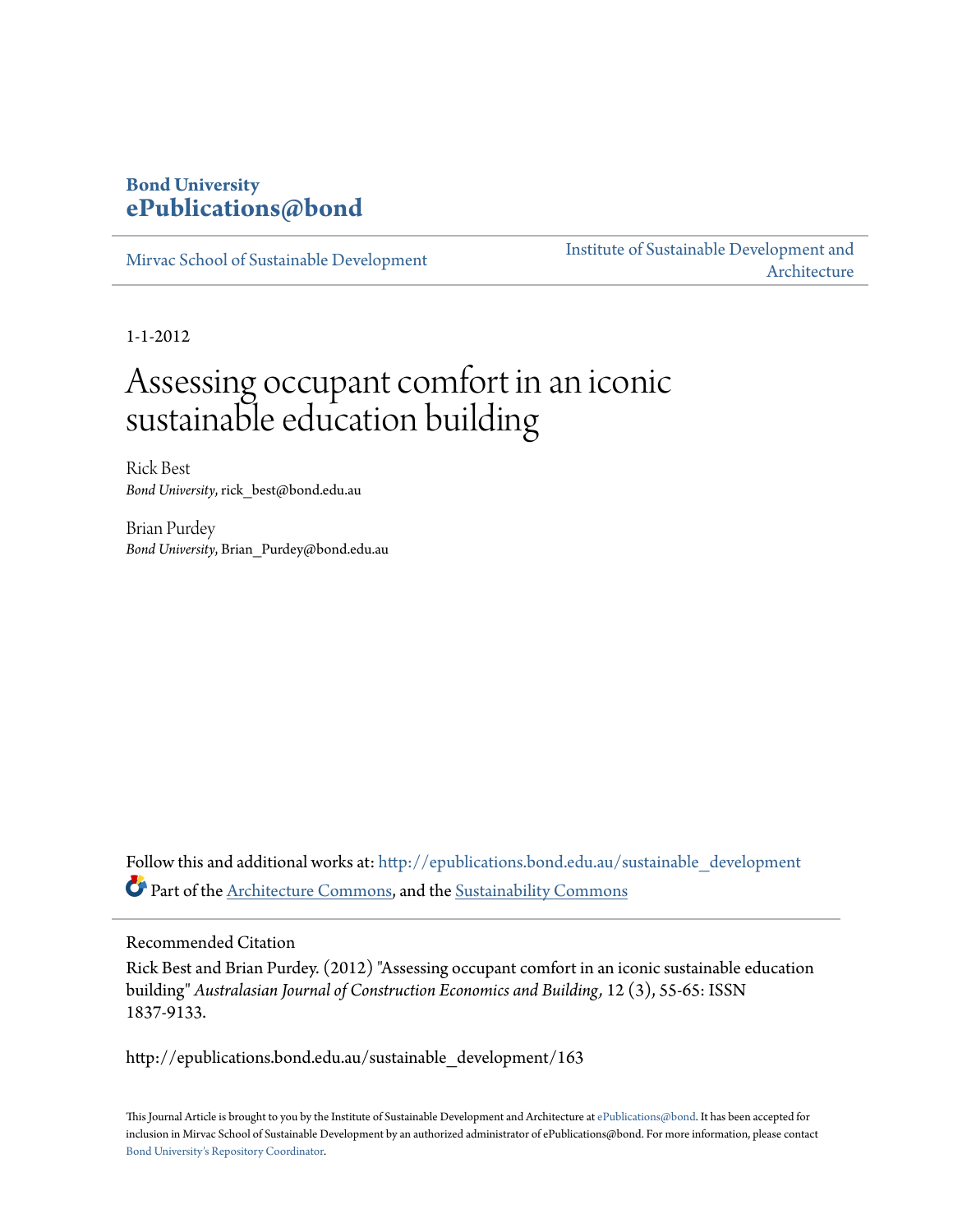

# **Assessing Occupant Comfort in an Iconic Sustainable Education Building**

Rick Best and Brian Purdey, (Bond University, Australia)

#### **Abstract**

The building that houses the Mirvac School of Sustainable Development at Bond University is the first educational building to achieve a six Green Star rating from the Green Building Council of Australia. It has won numerous awards since opening in August 2008 including being judged the RICS (Royal Institution of Chartered Surveyors) Sustainable Building of 2009. After more than two years in use a post-occupancy evaluation study was carried out to assess the performance of the building from the viewpoint of the users; both resident staff and transient students. Results for factors such as lighting, thermal comfort, noise and air quality were compared to benchmarks established by the Usable Buildings Trust. The evaluation also assessed the occupants' perceptions of the building's impact on their own productivity. Users generally find the building provides a comfortable work environment although a number of areas of performance were noted as posing some concerns. These included intrusive noise in some parts of the building and some issues with glare in daylit teaching spaces. Such concerns were found to be in accord with the results of previous studies and they highlight some recurrent problems in "green" buildings designed to maximise the use of natural ventilation and natural light. These design challenges and how occupant satisfaction is to be measured and benchmarked are also discussed in the context of this comparative building study.

**Keywords:** Green building, Post occupancy evaluation, Education facility, Usable Buildings

#### **Introduction**

It seems obvious that any manufactured product, whether a car, a television or a building, would be tested in use to see if it works well. Buildings, although very expensive products, tend to be one-off creations so unlike cars and televisions they are seldom tested, redesigned and refined in the way that mass produced items are. It could be argued, however, that as each building is individually designed that feedback from completed buildings, particularly those of similar function located in comparable environments (geographical, social, financial and so on) would routinely be sought in order to inform the design of subsequent buildings and thus to improve these designs. In reality this is not the case and good buildings often go unnoticed while poor building performance is often not publicised (Leaman *et al.*, 2010). The result is that the same mistakes are repeated and the process of improvement that occurs in manufacturing is seldom duplicated in the design and construction of buildings.

The advent of green buildings in recent years has seen some major changes in the way base buildings are designed with much greater emphasis on energy efficiency, material choice and water usage. These new designs have also provided opportunities to create different built environments – workspaces which emphasise quality as well as cost performance criteria (Vischer, 2008).

Understanding how satisfied occupants are with the workspaces they occupy has underpinned post occupancy evaluation of buildings since the 1980's (Marans and Spreckelmeyer, 1982; Oldham and Rotchford, 1983; Ornstein, 1999). But with the advent of green buildings there has been a renewed interest in the satisfaction of occupants of these buildings. There is some evidence that greener buildings enhance satisfaction, reduce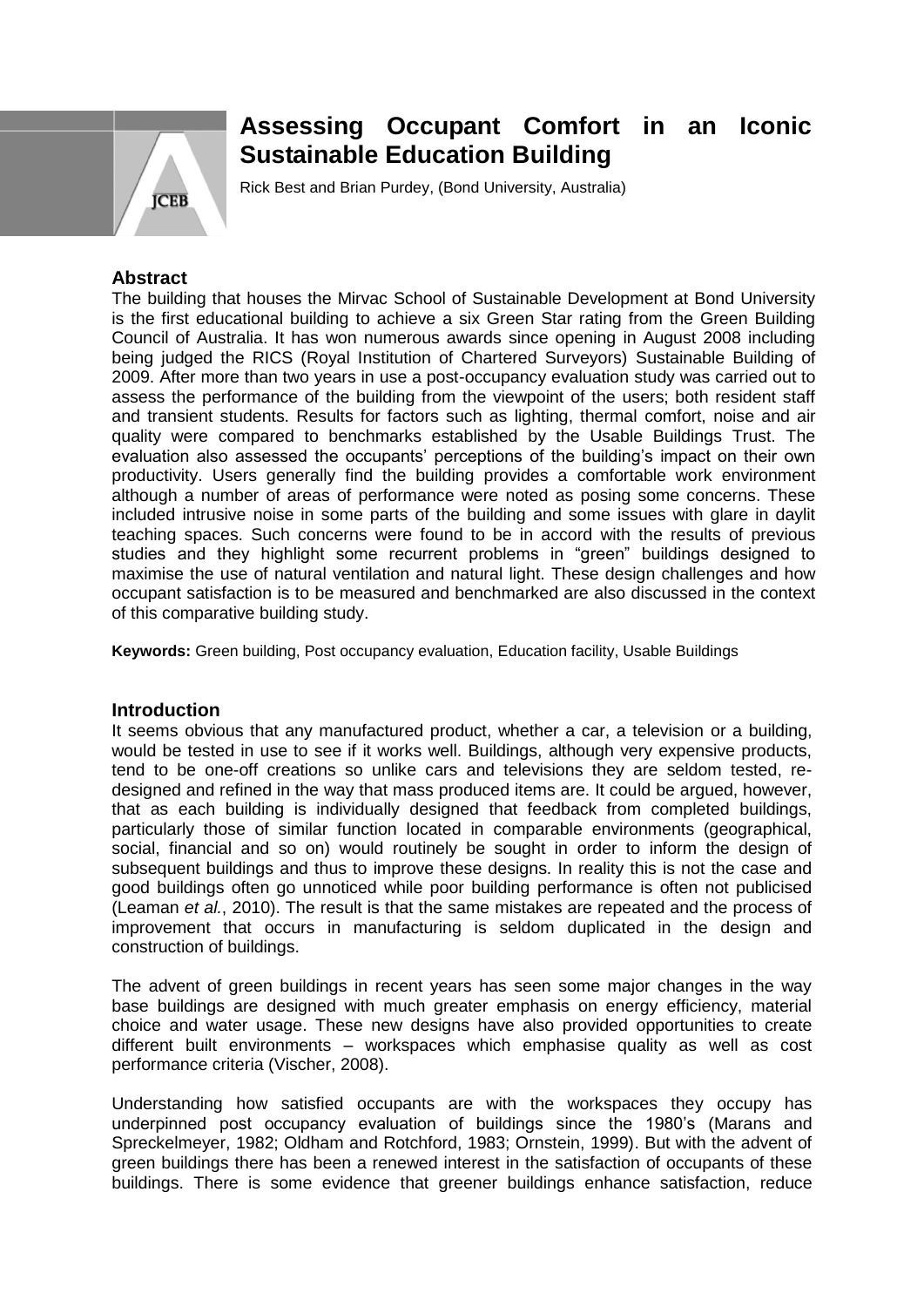absenteeism or sick leave and promote improved productivity as a result of the improved internal environment conditions (e.g. Romm and Browning, 1994; Paul and Taylor, 2008; Armitage *et al.*, 2011).

However, based on user assessments, not all green buildings perform well, while others are rated better than conventional ("non-green") buildings (Edwards, 2006). Leaman *et al.* (2007) in their Australian comparison of 22 "green design intent" buildings and 23 conventional buildings found that the most comfortable green buildings in terms of noise, temperature, air and lighting, were rated better than any of the conventional buildings. Conversely the buildings that were most poorly rated were also green buildings. Leaman and Bordass (2007) found similar results in their review of 177 UK buildings. These results point to the challenges in translating building design intent into occupant satisfaction given the likelihood that there will be other influencing factors. When green buildings work well they work very well but when, for whatever reason, predicted building performance is not realised in use then the occupants express dissatisfaction.

Murugan and Kato (2010) carried out a limited comparison of two conventional buildings and the one green building on the Bond University campus (the Mirvac building) and found that the green building scored better in regard to nearly all the factors included in their survey which included temperature, lighting, incidence of fatigue, headaches and colds and general satisfaction with the workplace.

#### **The Mirvac School of Sustainable Development**

The Mirvac School of Sustainable Development at Bond University is located on the Gold Coast in Queensland, Australia (Bond, 2011). The climate in the region is described as "humid sub-tropical" (DERM, 2010) with hot, humid summers and mild to cool winters. The Mirvac School comprises two buildings opened in August 2008 that are generally considered as a single unit having been designed and built together. The building received the RICS sustainability design award in 2009 and achieved a six Green Star (Design) rating (GBCA, 2011), the first education building in Australia to receive this top rating (Best, 2010).

The main building has three floors with teaching spaces at ground level and offices, meeting and utility rooms on the upper floors. The smaller building, known as The Living Lab, is a single storey building that is used for meetings, seminars and occasional teaching.

A sophisticated building management system (BMS) controls various building functions including switching to natural ventilation mode when external conditions (temperature and humidity) are such that 100% outside air can be utilised. Most spaces have manually operated windows and individually switched ceiling fans that can be operated independent of the air conditioning system which is available in enclosed offices via individual occupant controlled units and other spaces such as teaching studios and the Living Lab on an asneeded basis. Most of the artificial lighting in the building is controlled by movement and lighting level sensors.

#### **Research Method**

The concept of green building design and the techniques used are still relatively new, every green building is, to some extent, a prototype as different design concepts are tested in use. In order to increase our understanding of what works best in practice and to improve future designs it is important that newly constructed buildings are formally scrutinised. To this end a detailed post occupancy evaluation (POE) was carried out in mid-2011 to gather information from the users' perspective on the performance of the Mirvac School building.

The evaluation separated building users into two groups: resident users (staff and researchers who occupy office space in the building) and transient users (students) and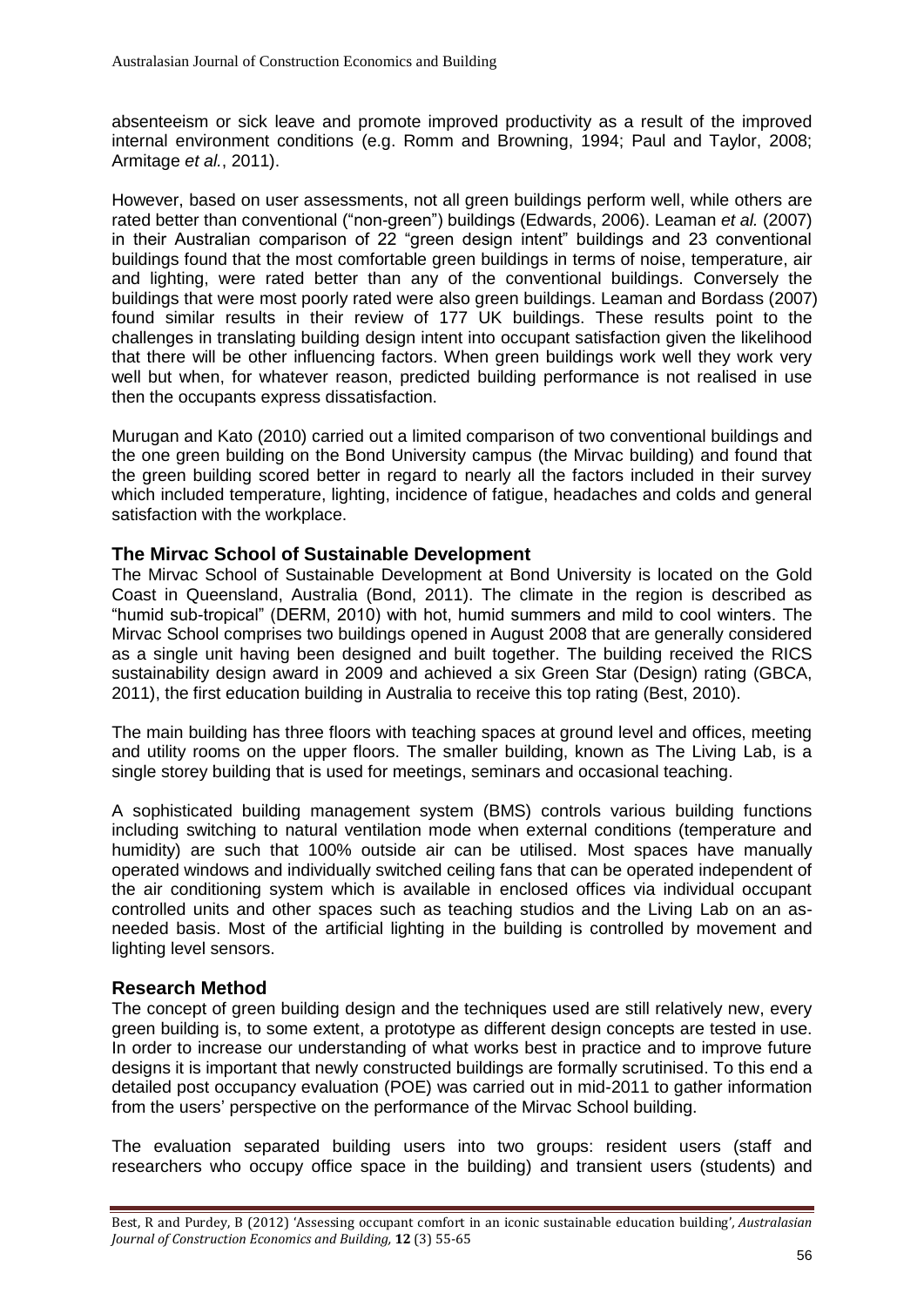applied the paper based *BUS Methodology 2 page Occupant Questionnaire 2011 Workplace with Response* instrument (UBT, 2011) developed by the Usable Buildings Trust (UBT) in the UK. The BUS methodology has been in use for over 20 years having been developed and refined over time and is supported by an extensive database with benchmarks, possibly useful for comparison purposes.

The survey questionnaire covers a variety of factors related to occupant satisfaction. It is not limited to indoor environment factors such as thermal comfort and noise intrusion but includes general questions regarding the occupants' perception of the building (e.g. image, safety, cleaning, availability of meeting rooms) and operational issues such as speed and effectiveness of responses to problems related to building use (adjustments to temperature and lighting for example). To achieve higher response rates UBT recommended using a paper-based survey questionnaire which was hand delivered to staff and students over a period of two weeks in June 2011. Staff who were away from the university during the survey period were given the option of completing an online version to maximise responses.

Respondents rated their level of satisfaction with the various building attributes, generally on a seven point Likert type scale. Some questions provided the opportunity for respondents to add written comments.

#### **Key Findings**

A total of 85 survey responses were collected; 50 were transient users and 35 resident users. This represents an overall response rate of around 20% of the total number of regular building users which is at an acceptable level. Survey results were processed by the Usable Buildings Trust as part of the licence agreement. The consolidated results for the whole sample and those for the two distinct user groups are summarised in Table 1.

Assessment of occupant comfort using the BUS methodology relates to functional comfort (Vischer, 2007) and the overlapping concepts of occupant satisfaction with the built environment and its possible impact on work performance. Occupant comfort is addressed in the survey through questions relating to four basic parameters (air, lighting, noise and temperature) and an overall comfort question.

Each comfort parameter is rated using three types of seven point scale with 4 being the neutral mid-point. A type scales have best results at the high point (i.e. a score of 7), B type scales are centred with the best result at the midpoint (i.e. a score of 4) while C scales have the best result at the lower end (i.e. a score of 1).

Occupants also rate their perception of self-assessed productivity impact on a nine point Likert type scale (from  $1 =$  productivity decreased by 40% or more, to  $9 =$  productivity increased by 40% or more), in 10% increments.

To simplify interpretation, the BUS methodology also colour categorises results for each parameter as "red" signifying a problem area, "amber" as a potential problem and "green" to indicate a satisfactory result. The colour code is determined statistically by comparing the Mirvac building's mean score for each variable (e.g. *Air in summer*) against the average score for the last 60 buildings surveyed by BUS (Leaman, 2011). In this case the average scores are for other Australian buildings.

Using this colour categorisation the Mirvac building study, in relation to occupant comfort, returned 15 satisfactory results (green) including *Overall comfort*, nine potential problem areas (amber) and three clear problem areas (red).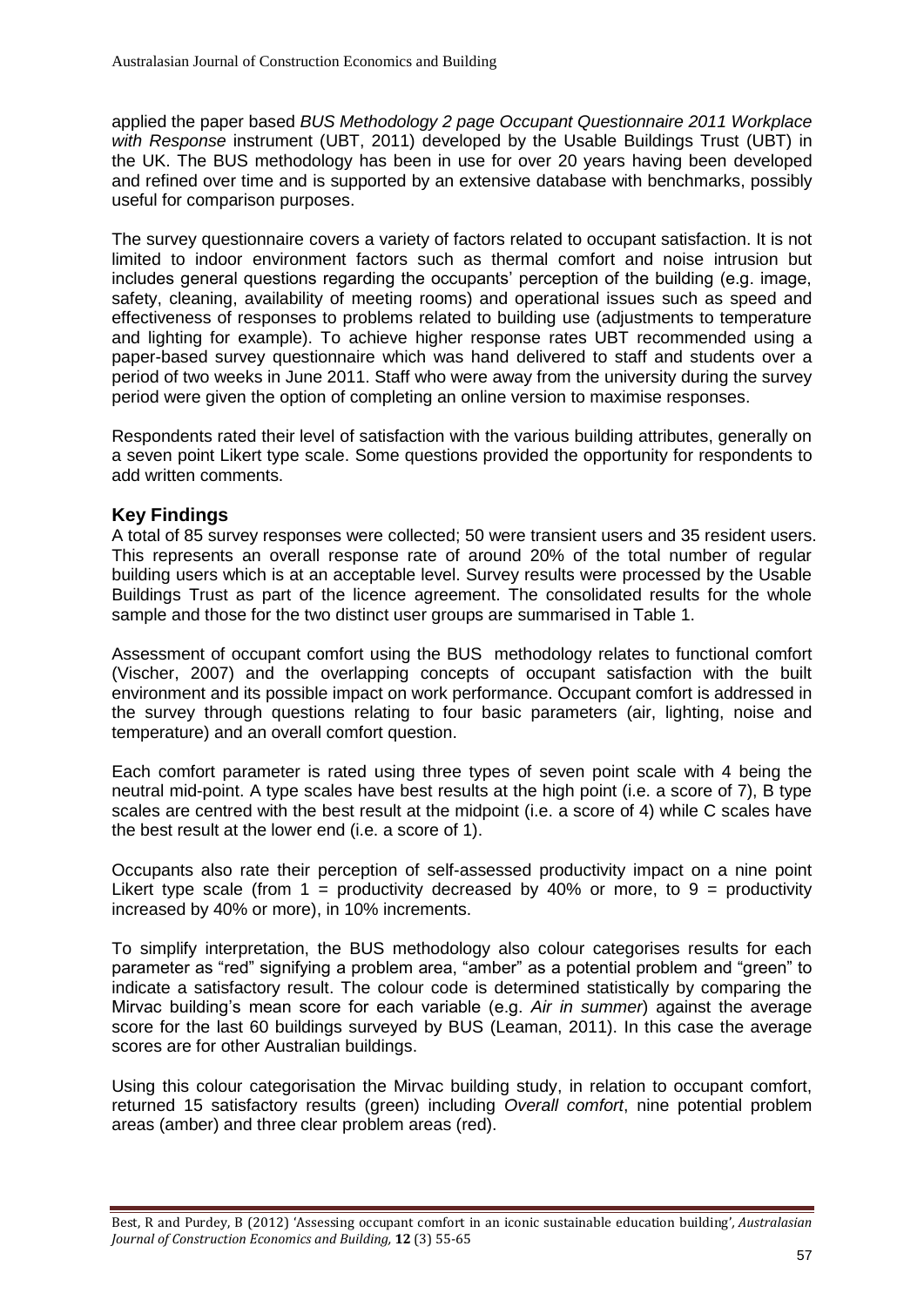#### **Indoor Air Quality**

Air quality in the building is generally well regarded by occupants with mean scores for overall perceptions of air quality in both winter and summer greater than 5. Air in summer was the only variable to be rated "red", while Air in winter was the only other variable in this section not to be rated "green". Occupants perceived the air to be a little humid in summer and a little dry in winter.

| <b>Parameter</b>             | <b>Residents</b> | <b>Transients</b> | All users | Scale type and range                       | Rating |  |  |  |  |
|------------------------------|------------------|-------------------|-----------|--------------------------------------------|--------|--|--|--|--|
| Air in summer                |                  |                   |           |                                            |        |  |  |  |  |
| dry/humid                    | 4.88             | 4.28              | 4.54      | B 1: dry - 7: humid                        | Red    |  |  |  |  |
| fresh/stuffy                 | 3.24             | 3.54              | 3.45      | C 1: fresh - 7: stuffy                     | Green  |  |  |  |  |
| odourless/smelly             | 2.81             | 2.85              | 2.85      | C 1: odourless - 7: stuffy                 | Green  |  |  |  |  |
| still/draughty               | 4.13             | 3.89              | 3.99      | B 1: still - 7: draughty                   | Green  |  |  |  |  |
| overall                      | 4.94             | 5.13              | 5.06      | A 1: unsatisfactory $-$<br>7: satisfactory | Green  |  |  |  |  |
| Air in winter                |                  |                   |           |                                            |        |  |  |  |  |
| dry/humid                    | 3.62             | 3.68              | 3.66      | B 1: dry - 7: humid                        | Amber  |  |  |  |  |
| fresh/stuffy                 | 2.62             | 3.28              | 3.01      | C 1: fresh - 7: stuffy                     | Green  |  |  |  |  |
| odourless/smelly             | 2.68             | 2.72              | 2.72      | C 1: odourless - 7: stuffy                 | Green  |  |  |  |  |
| still/draughty               | 4.12             | 3.72              | 3.89      | B 1: still - 7: draughty                   | Green  |  |  |  |  |
| overall                      | 4.82             | 5.27              | 5.11      | A 1: unsatisfactory $-$<br>7: satisfactory | Green  |  |  |  |  |
| <b>Lighting</b>              |                  |                   |           |                                            |        |  |  |  |  |
| artificial light             | 3.79             | 4.02              | 3.93      | B 1: too little - 7: too much              | Green  |  |  |  |  |
| glare from lights            | 2.97             | 3.77              | 3.45      | $C$ 1: none - 7: too much                  | Amber  |  |  |  |  |
| natural light                | 4.24             | 4.40              | 4.33      | B 1: too little - 7: too much              | Amber  |  |  |  |  |
| glare from sun and<br>sky    | 3.76             | 3.54              | 3.64      | $C$ 1: none - 7: too much                  | Amber  |  |  |  |  |
| overall                      | 5.09             | 5.29              | 5.23      | A 1: unsatisfactory $-$<br>7: satisfactory | Amber  |  |  |  |  |
| <b>Noise</b>                 |                  |                   |           |                                            |        |  |  |  |  |
| noise from<br>colleagues     | 4.35             | 3.96              | 4.12      | B 1: too little - 7: too much              | Green  |  |  |  |  |
| other noise from<br>inside   | 3.85             | 3.77              | 3.81      | B 1: too little - 7: too much              | Red    |  |  |  |  |
| unwanted<br>interruptions    | 4.18             | 3.66              | 3.85      | C 1: not at all - 7: very<br>frequently    | Amber  |  |  |  |  |
| noise from outside           | 4.85             | 4.33              | 4.53      | B 1: too little - 7: too much              | Red    |  |  |  |  |
| overall                      | 4.97             | 5.06              | 5.04      | A 1: unsatisfactory $-$<br>7: satisfactory | Green  |  |  |  |  |
| <b>Temperature in summer</b> |                  |                   |           |                                            |        |  |  |  |  |
| hot/cold                     | 3.31             | 3.80              | 3.60      | B 1: too hot - 7: too cold                 | Amber  |  |  |  |  |
| stable/varies                | 4.45             | 3.46              | 3.88      | B 1: stable - 7: varies during day         | Amber  |  |  |  |  |
| overall                      | 4.88             | 4.72              | 4.77      | A 1: uncomfortable -<br>7: comfortable     | Green  |  |  |  |  |
| <b>Temperature in winter</b> |                  |                   |           |                                            |        |  |  |  |  |
| hot/cold                     | 4.68             | 4.33              | 4.47      | B 1: too hot - 7: too cold                 | Amber  |  |  |  |  |
| stable/varies                | 4.59             | 3.62              | 4.02      | B 1: stable - 7: varies during<br>day      | Green  |  |  |  |  |
| overall                      | 4.97             | 5.63              | 5.38      | A 1: uncomfortable -<br>7: comfortable     | Green  |  |  |  |  |
| <b>Comfort overall</b>       | 5.77             | 5.60              | 5.69      | A 1: unsatisfactory $-$<br>7: satisfactory | Green  |  |  |  |  |

**Table 1 Mean scores for key comfort parameters**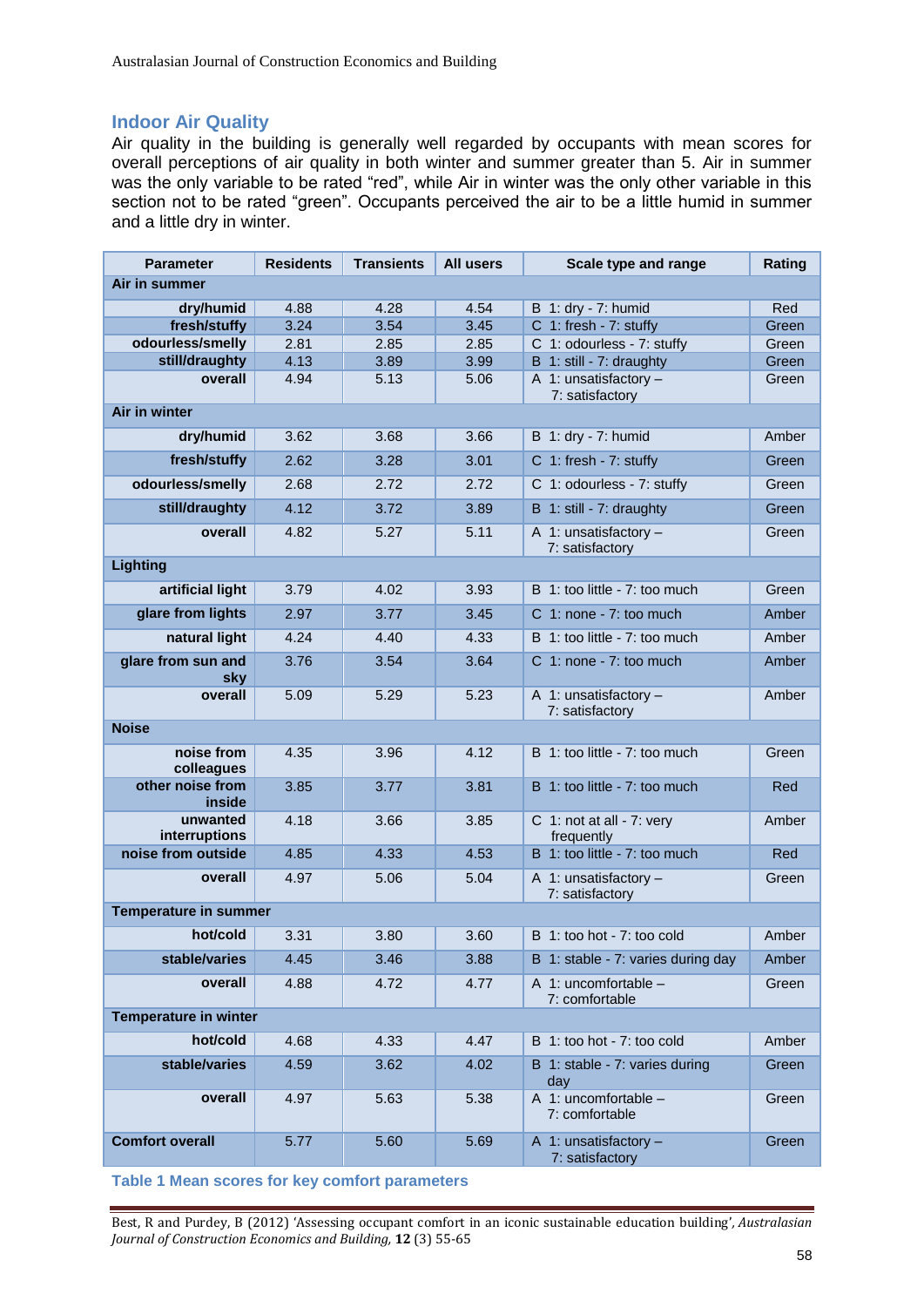# **Lighting**

Lighting does not appear to satisfy occupants with the exception of natural lighting. Glare from both external and internal sources is a problem for some, with *Glare from lights* being one of the few variables to show a substantial difference in perceptions between residents and transients. *Lighting overall* was perceived by both groups to be acceptable but not completely satisfactory (mean scores: 5.09 for residents and 5.29 for transients).

Occupant comments identified two specific issues of concern. For residents, office lights that are controlled by sensors dim in the late afternoon, or switch off when occupants are at their desks and there is insufficient movement to keep the lights on. For transients a common complaint was the difficulty reading whiteboards, particularly when used as projector screens in the teaching studios.

#### **Noise**

Noise is an area of some concern with two red, one amber and three green ratings. The problem areas identified were *Noise from outside* and *Other noise from inside.* The transient users' scores were more favourable across all of the five noise parameters than those of the sedentary users.

#### **Temperature**

Overall temperature in winter and summer returned satisfactory scores (green). The variables *Temperature in summer*: *hot/cold* and *Temperature in winter: hot/cold* were both identified as potential problems, but no temperature parameters were rated in the red category.

#### **Overall Comfort**

The *Overall comfort* score was a healthy 5.69; this suggests that although there are some concerns in regard to particular aspects of comfort, both resident and transient users are generally comfortable in the building.

The BUS methodology includes the calculation of a *Comfort Index* and a *Forgiveness Index*. The *Comfort Index* is derived from seven key variables: temperature in summer and winter, air in summer and winter, noise, lighting and overall comfort. It is calculated by averaging the Z scores for the seven "overall" comfort variables (Baird *et al.*, 2011). Figure 1 shows the *Comfort Index* for the Mirvac building (the filled circle) in the context of the Australian comparison buildings; the result shows the building to be in the top 10% of buildings in the dataset.



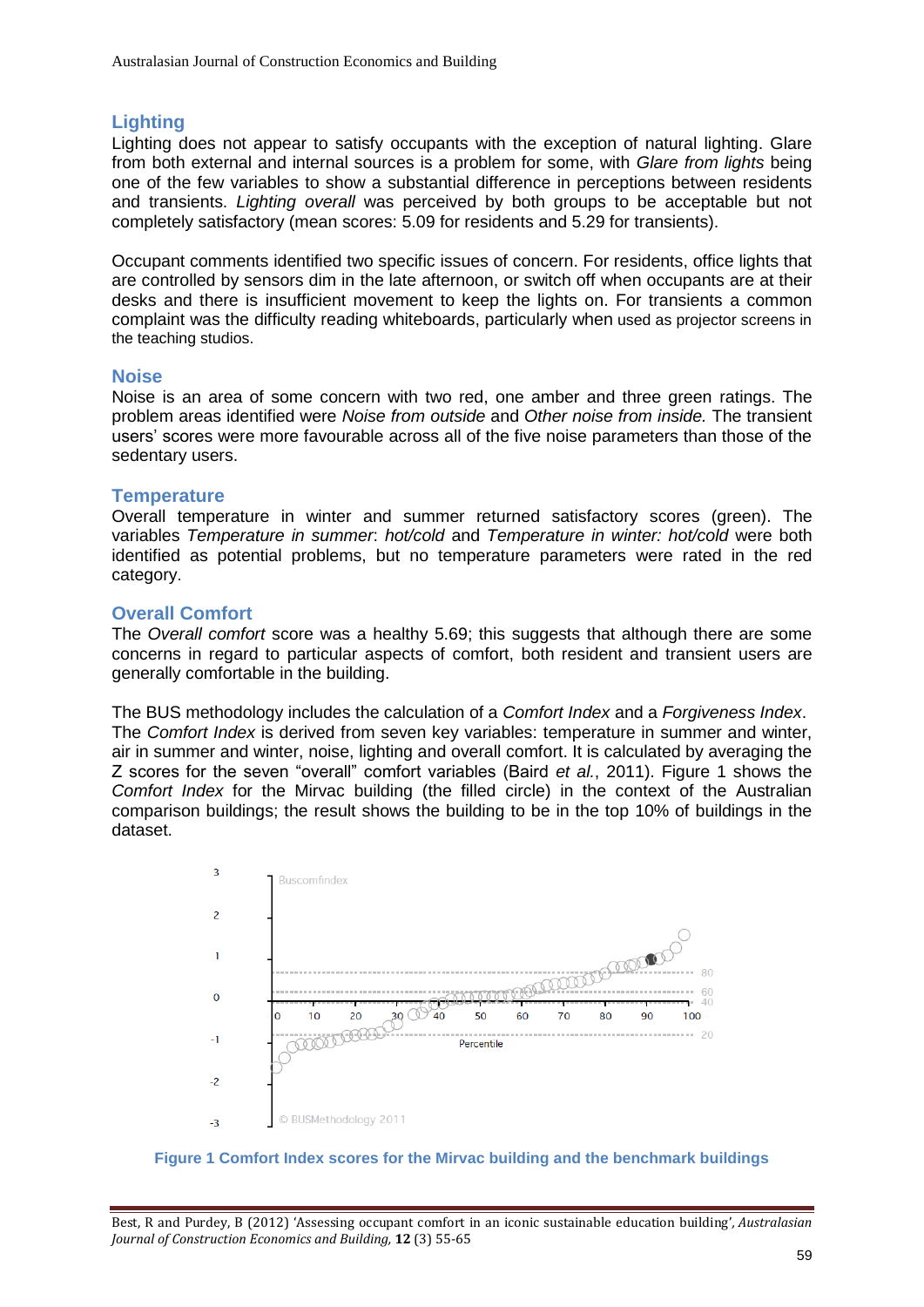The *Forgiveness Index* is an indicator of how tolerant occupants are of the conditions in a building (Leaman and Bordass, 2007). It is calculated by dividing the mean score for the variable *Comfort overall* by the average of the mean scores for the variables *Temperature in summer overall, Temperature in winter overall, Air in summer overall, Air in winter overall, Lighting overall* and *Noise overall.* Higher values suggest that occupants are more inclined to "forgive" the building if comfort conditions are not exactly as they would prefer. Figure 2 shows the *Forgiveness Index* for the Mirvac building (the filled circle) in the context of the Australian comparison buildings; the result shows the building to be within the top 15% of buildings in the dataset and only marginally below those buildings that scored higher for this indicator. While encouraging this result is not particularly significant as the range of scores is quite narrow and it appears that most buildings in the UBT benchmark dataset score similarly for this index.



**Figure 2 Forgiveness Index scores for the Mirvac building and the benchmark buildings**

# **Benchmarks**

The UBT benchmarks utilised in this study of the Mirvac building are based on the last 60 buildings studied using the BUS methodology. The benchmarks are calculated using a combination of the mean scores and scale midpoints so that a "green" score for any variable indicates performance well above the benchmark (Leaman, 2011). As the benchmarks are based on a rolling data set it is to be expected that as building design improves and more recent buildings are studied and added to the dataset that the benchmarks will rise. Leaman (2010) analysed samples of building data from the periods 1990-1999 and 2000-2008 and concluded that this does appear to be happening.

# **Discussion**

One of the difficulties in studies such as this is finding suitable benchmarks to measure perceived performance against. Wilkinson *et al*. (2011) tried to establish benchmarks based on the expectations of respondents who completed their questionnaire. They then compared the same users' perceptions of performance in regard to the various parameters against their prior expectations. Two interesting results emerged. One was that in most cases the average expectation of the users was around 6 on a 7 point scale (where  $7 =$  "very satisfactory"), suggesting that few users actually expect their workplace conditions to be better than just satisfactory. The second was that with almost every parameter the two target buildings, both described in the paper as "relatively new sustainable office buildings", scored well below the users' fairly modest expectations.

In terms of occupant comfort the Mirvac building was found to perform very well when compared to the UBT benchmarks.

While there are some specific concerns with noise and lighting, the overall scores for these variables were both above 5, indicating satisfactory performance The Mirvac building is located next to a moderately busy road and on a roundabout that includes a bus stop, these factors contributing to problems associated with noise intrusion from outside the building for both resident and transient users. In their written comments a number of respondents noted that traffic noise does intrude on the side of the building that faces the road and that having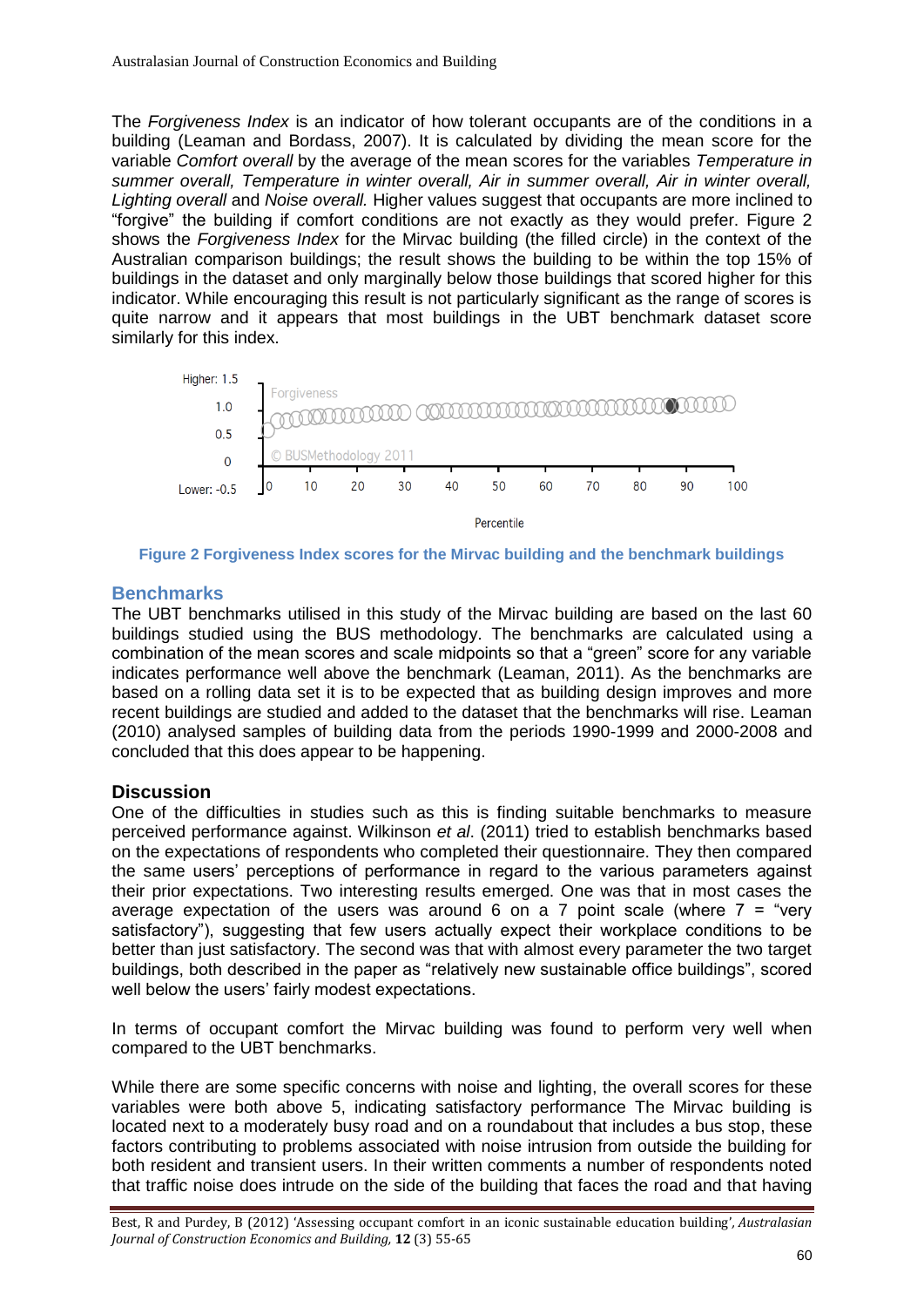windows open on that side can interfere with activities such as meetings. The scores for transient users were more favourable across all of the five noise parameters compared with resident users.

At first glance this may appear to be counter-intuitive given that most of the resident users occupy individual offices and thus have the option of closing doors and windows to isolate themselves (acoustically at least) from the rest of the building and the outside world. In fact those who choose this option must rely on their air conditioning unit to supply fresh air and many prefer to have doors and windows open; the trade-off is that they may be exposed for more noise from both inside and outside the building.

Transient users spend less time in the building and so may be less concerned by noise simply because they are not subject to interference on a daily basis. Residents who trade off acoustic comfort for thermal comfort conditions are likely to be more dissatisfied with noise given the evidence that people do not adapt to noise disturbance over time (Witterseh *et al.,* 2004).

Baird (2010) used the UBT survey to gather data from eight buildings in warm-temperate climates in Australia and New Zealand, all of which were considered to be "cutting edge, sustainable buildings". Of the 32 mean scores for the four main noise variables (*Noise from colleagues, Noise from other people, Other noise from inside* and *Noise from outside*) 26 were below the mid-point (neutral) score. In Baird's study the mean scores for *Noise overall* included two buildings below the mid-point, two above the mid-point and four that were neutral, indicating generally satisfactory overall performance. In two instances while the mean scores for the four main variables were below the mid-point the *Noise overall* mean scores were neutral.

By comparison, all respondents to the Mirvac building survey rated satisfaction with *Noise overall* above the mid point at 5.04, with only *Noise from outside* and *Other noise from inside* being identified as problem areas.

Noise intrusion from outside is a function of the choices individual occupants make regarding a trade off between thermal and acoustic comfort, which is related to green building design.

Noise intrusion becomes a problem because of the ventilation strategy with openable windows and the intent to reduce use of air conditioning in all spaces. This is a particular problem in the Living Lab where it is largely impossible to open the large glass doors on the side facing the roundabout – the trade-off is always to keep the building closed and use the air conditioning or struggle to be heard over the traffic noise during meetings/classes. This problem is, of course, not restricted to the study building but is a major problem for most sustainable buildings, particularly those located in city areas where city noise can be intrusive and prohibits or severely limits the adoption of natural ventilation strategies.

Dissatisfaction with other noise inside the Mirvac building may be related to green design. Residents leaving office doors open to allow natural ventilation expose themselves to noise disturbance from inside the building. One respondent mentioned noise from one of the print (photocopier) rooms, another mentioned noise from work being done by students in the internal courtyard (this is a temporary measure) and one complaint related specifically to the noisy closing of office doors due to the closers on those doors. Several residents, however, commented that simply closing their office doors was sufficient to control noise from inside the building.

Materials choice aimed at reducing embodied energy in partitions may contribute to noise disturbance in classrooms for residents and transients alike. Two transient users commented that the operable walls between the teaching spaces on the ground floor did not block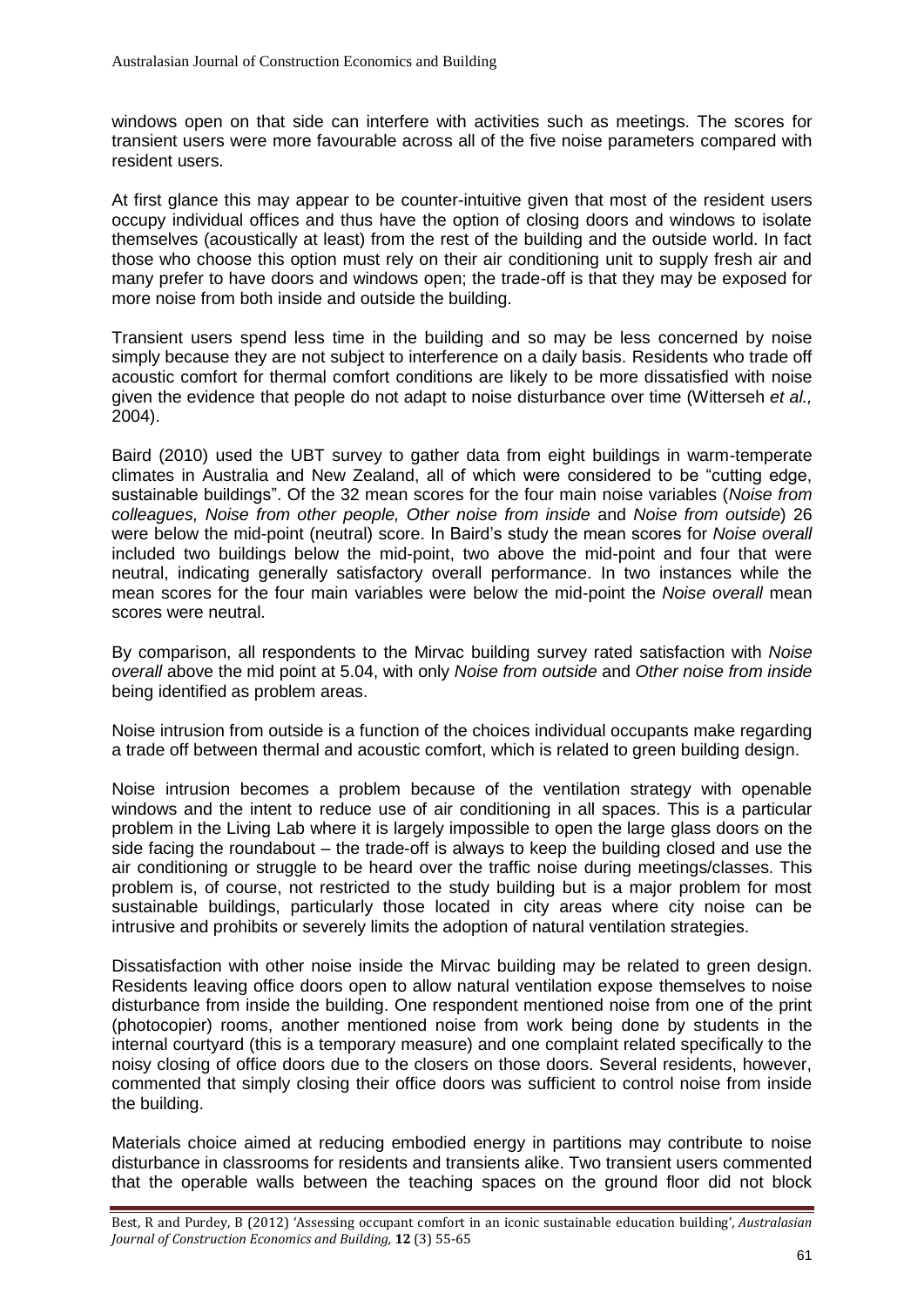intrusive sound sufficiently while another suggested that the bells located in an adjacent tower (which chime at 9am, noon and 3pm each day) are "not needed".

These results suggest that while users do note specific noise concerns in green buildings noise problems are not a serious issue overall.

While the *Noise overall* result was satisfactory, scores for the four specific variables under the lighting heading were adjudged as amber, or problematic These apparent contradictions in noise and lighting are not uncommon. Previous studies (Leaman and Bordass, 2007; Baird *et al.*, 2011) have shown similar results with concerns identified in regard to particular variables but overall scores indicating a reasonably high level of satisfaction.

Leaman and Bordass (2007) suggest that this is due to occupants of green buildings being more tolerant of their buildings' shortcomings; the *Forgiveness Index* result shown above might support this view. Baird *et al.*(2011) link this sort of result to the nature of the client organisation; in their study they found that with more or less every building they studied, and they were all buildings that had won awards for sustainable design and/or achieved high ratings using tools such a LEED, BREEAM or Green Star, the client had "a particular commitment to sustainability" and "planned to be the long-term owner-occupier of the building". This is certainly true of the Mirvac building, as it houses the School of Sustainable Development and, being a university building, it is owned, occupied and operated by the university and is expected to be in use for many years.

The perceived problems with variables relating to noise and lighting comfort cannot be ignored even though overall results were good. Leaman and Bordass (2007) note that "[o]ccupants are complaining much more about noise than they used to" and suggest that noise is the major cause of problems in some buildings with natural ventilation or advanced natural ventilation.

Lighting is a recurrent problem in green buildings with designs often intended to maximise use of daylight and provide connection to the outside world for occupants. Armitage *et al.* (2011) found that "abundant natural light" and "having a view" were two factors that employees liked most in the workplace. Attempts to provide these attributes can often lead to problems with glare from outside and a number of respondents from both groups commented on the problem of intrusive daylight when projectors are in use in teaching spaces. This illustrates another basic problem: the lights in the teaching studios are controlled by sensors so when blinds are down to reduce the incoming daylight the sensors automatically increase artificial light levels. There is no manual switching in these spaces so slide shows and movie projections are difficult to see. Leaman and Bordass (2007) describe situations where blinds (often retrofitted after occupants complain about workspace receiving too much daylight) are often drawn and as a result artificial lights have to be on most of the day. In the Mirvac building where lights are sensor-controlled there is little or no scope for occupants to control the balance between artificial and natural light and this does lead to frustration for users particularly in the teaching spaces.

| <b>TIME</b> | <b>DEC</b> | <b>JAN</b> | <b>FEB</b>     | <b>JUN</b> | <b>JUL</b> | <b>AUG</b> |
|-------------|------------|------------|----------------|------------|------------|------------|
| 9am         | c7         |            | ァ              | 69         | ხე         |            |
| 3pm         | 69         | 70         | 7 <sup>c</sup> | 58         | 55         | 58         |

**Table 2 Monthly average humidity (%): Gold Coast (BOM, 2011)**

The only other problem area identified was for *Air in summer*: *hot/humid*, however, all other results in this section were green (including the *Air in summer:* overall). Humidity is rated higher in summer, and this is to be expected given that in the December-February period average humidity in the area is generally higher than in the June-August period (see Table 2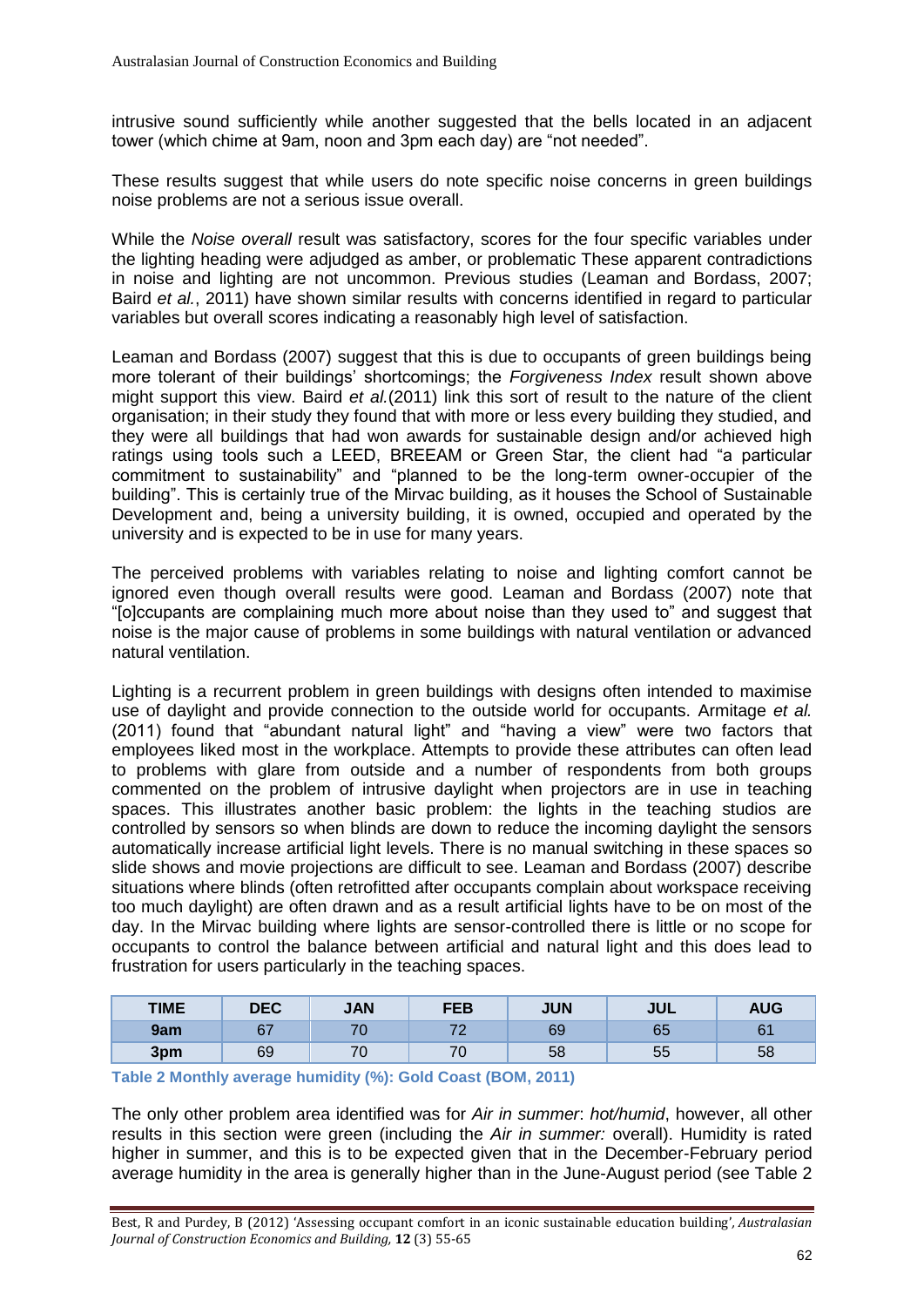for average Gold Coast humidity levels) and most of the building is not routinely sealed and air conditioned.

It is not unexpected that staff and students in a School of Sustainable Development would be more inclined to make allowances for factors such as humid conditions in summer and thus rate comfort overall to be good in spite of having to tolerate some periods with humidity above comfortable levels. The relatively high *Forgiveness Index* result reinforces this view.

| <b>TEMP</b> | <b>DEC</b> | <b>JAN</b> | <b>FEB</b> | <b>JUN</b> | <b>JUL</b> | <b>AUG</b> |
|-------------|------------|------------|------------|------------|------------|------------|
| <b>Max</b>  | 27.7       | 28.6       | 28.5       | 21.3       | 21.1       | 21.8       |
| <b>Min</b>  | 20.5       | 21.8       | 21.8       | 13.1       | 12.0       | 12.5       |

**Table 3 Average monthly maximum and minimum temperatures: Gold Coast (BOM, 2011)**

Summer temperatures can be moderately high (see Table 3 for monthly average temperatures) and while winters are mild (see Table 3) in the month before the survey was conducted (in June and thus during winter) the BMS did have a malfunction with the comfortable temperature somehow resetting to  $15^{\circ}$ C; this resulted in the BMS putting the building into natural ventilation mode. This meant that windows in corridors and in the top of the atrium were automatically opened (and could not be manually closed) as well as the air conditioning units being disabled so that occupants had no heating option. For several days the occupants were not able to control the indoor temperature and as this coincided with a period of cool daytime temperatures it is very likely that occupants' perceptions of winter temperature would have been negatively influenced at the time of the survey. In spite of that event the temperature scores were good with no parameters in the red category.

#### **Conclusion**

The study confirms the continuing challenges associated with evaluating and benchmarking occupant satisfaction with comfort conditions in green buildings. The historical evidence is that not all green buildings perform well, while some have been rated better than conventional ("non-green") buildings the buildings most poorly rated by occupants are also green buildings. The results from the Mirvac building survey can only be compared with a rolling data set of buildings with variable green design intent – an "apples versus oranges" comparison with perhaps limited value. This points to the need for further research to develop better evaluation and benchmarking methodologies.

However, in terms of occupant comfort the Mirvac building performs well in its own right and also when compared to the Usable Buildings Trust benchmarks for Australian buildings and those studied in warm-temperate climates. The survey results do identify a handful of specific areas where occupants perceive that there are problems - variables relating to noise, lighting and thermal comfort which cannot be ignored. The study has produced occupant ratings that run generally true to form for green buildings. Scores for summary variables such as *Overall* c*omfort* were slightly better than specific variables under the same heading, while noise intrusion, lighting quality and sensor control were the problematic areas. Given occupants are complaining much more about work disturbance than they used to, this suggest noise is the major cause of problems in most modern workplaces with naturally ventilated buildings perhaps making further contributions. The results for lighting also point to the complex task of balancing natural light, artificial light and glare in design in order to deliver optimum lighting conditions to a majority of building occupants.

Improved occupant satisfaction and performance may be less about green design intent but occupant knowledge of how to manage the situational constraints presented by this new type of built environment in order to deliver the outcomes required.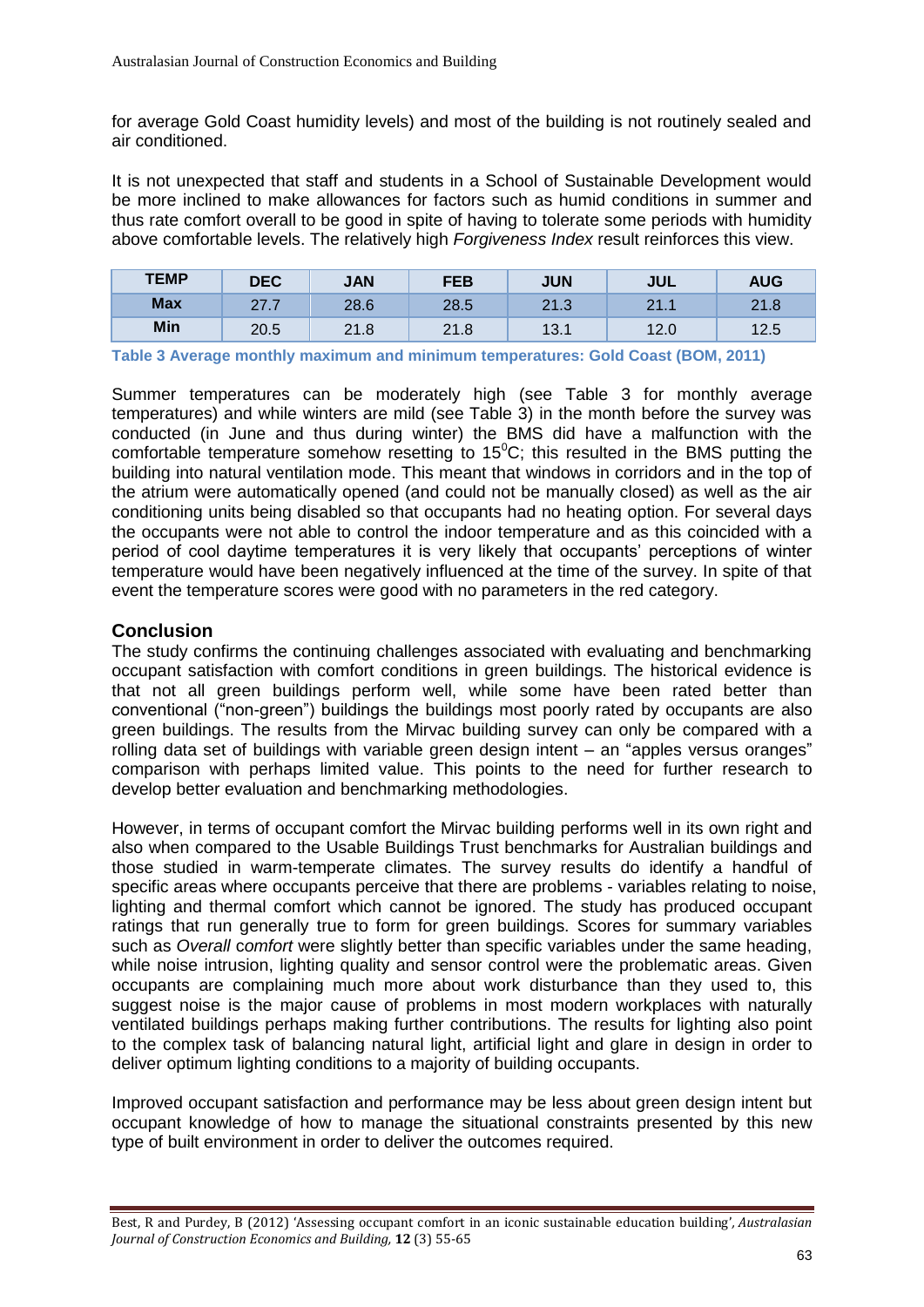# **Acknowledgements**

The study was funded by an internal grant for Early Career Researchers offered by the Institute of Sustainable Development and Architecture at Bond University. Judy Doherty assisted with data collection.

# **References**

Armitage, L., Murugan, A. and Kato, H. (2011) 'Green offices in Australia: a user perception study', *Journal of Corporate Real Estate,* **13** (3) 169-180

Baird, G. (2010) *Sustainable Buildings in Practice: What the Users Think,* Routledge

Baird, G., Christie, L., Ferris, J., Goguel, C. and Oosterhoff, H. (2011) 'User perceptions and feedback from the 'best' sustainable buildings in the world', *Ecolibrium*, June, 30-37

Best, R. (2010) 'Specifying and sourcing materials for a best practice education building', In: Zachar, J., Claisse, P., Naik, T. and Ganjian, E. (eds) *Proceedings of Second International Conference on Sustainable Construction Materials and Technologies*, June 28-30, Ancona, Italy

BOM (2011) *Climate statistics for Australian locations.* Gold Coast Seaway. Bureau of Meteorology. [http://www.bom.gov.au/climate/averages/tables/cw\\_040764.shtml](http://www.bom.gov.au/climate/averages/tables/cw_040764.shtml)

Bond (2011) *Facilities: Mirvac School of Sustainable Development* [www.bond.edu.au/faculties-colleges/institute-of-sustainable-development-architecture/about](http://www.bond.edu.au/faculties-colleges/institute-of-sustainable-development-architecture/about-the-institute/facilities/index.htm)[the-institute/facilities/index.htm](http://www.bond.edu.au/faculties-colleges/institute-of-sustainable-development-architecture/about-the-institute/facilities/index.htm)

DERM (2010) *Queensland Köppen Climate Zones.* Queensland Department of Environment and Resource Managemnt

[www.derm.qld.gov.au/waterwise/plantselector/documents/koppen.pdf](http://www.derm.qld.gov.au/waterwise/plantselector/documents/koppen.pdf)

Edwards, B. (2006) 'Benefits of Green Offices in the UK: Analysis from Examples Built in the 1990s', *Sustainable Development, 14*, 190-2004

GBCA (2011) *What is Green Star?* Green Building Council of Australia <http://www.gbca.org.au/green-star/green-star-overview/> Accessed 19 October 2011.

Leaman, A., Thomas, L. and Vandenberg, M. (2007) 'Green' buildings: What Australian users are saying', *EcoLibrium*, **6 (**10) (November) 22-30, Australian Institute of Refrigeration, Air Conditioning and Heating (AIRAH)

Leaman, A. and Bordass, B. (2007) 'Are users more tolerant of 'green' buildings?', *Building Research and Information*, **35** (6) 662-673

Leaman, A. (2010) 'Are buildings getting better?', *Arup Journal,* 1/2010, 4-8

Leaman, A., Stevenson, F. and Bordass, B. (2010) 'Building evaluation: practice and principles', *Building Research and Information*, **38** (5) 564-577

Leaman, A. (2011) Personal e-mail communication: 18 October.

Marans, R. W. and Spreckelmeyer, K. F. (1982) 'Measuring Overall Architectural Quality - A component of building evaluation', *Environment and Behaviour,* **14** (6), 652-670

Murugan, A. and Kato, H. (2010) *Is it worthwhile going green?* Unpublished internal report, Bond University

Oldham, G. R. and Rotchford, N. L. (1983). Relations between office characteristics and employee relations; A study of the physical environment. *Administrative Science Quarterly,*  **28**, 542-556.

Ornstein, S. W. (1999). 'A postoccupancy evaluation of workplaces in Sao Paulo, Brazil', *Environment and Behavior, 31* (4), 435-462

Paul, W. and Taylor, P. (2008) 'A comparison of occupant comfort and satisfaction between a green building and a conventional building', *Building and Environment,* **43** (11) 1858-1870